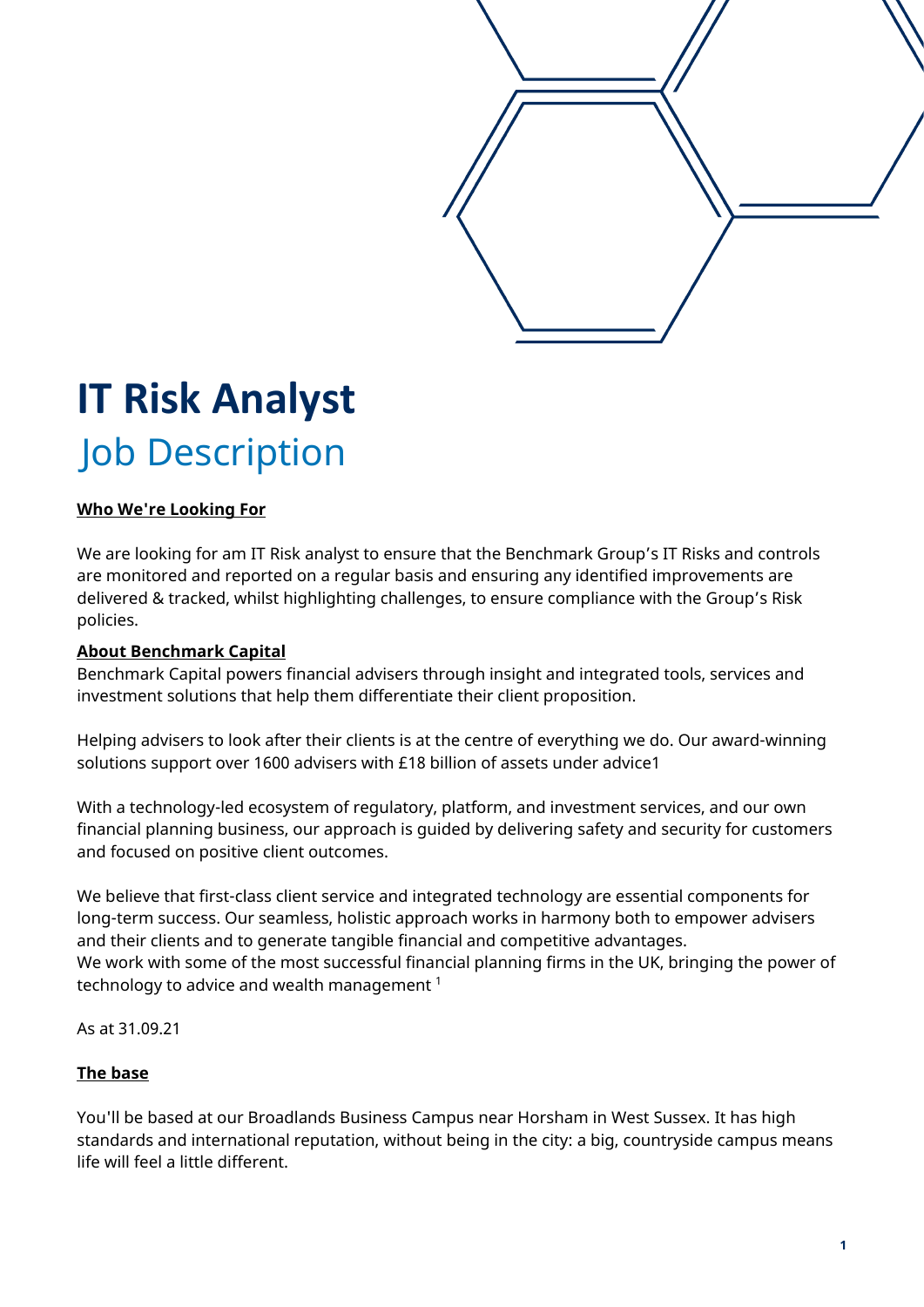We support our offices by using cutting edge software and hardware and our spacious campus facilities mean there's a great working environment for the team. With an on-site restaurant, coffee shop and gym, our campus has much to offer. And commuters can relax on our dedicated regular shuttle bus to and from Horsham's main line train station.

We know that helping you balance personal and professional commitments is a big part of that, so we're open to flexible working. Many of our staff work flexibly in many different ways, including part-time. Please talk to us at interview about the flexibility you need.

## **What You'll Do**

- − Reviewing IT controls across the Benchmark group to identify potential vulnerabilities and weaknesses (In line with agreed Risk Control Framework)
- − Documenting and defining IT risk
- − Own and offer technical direction on the implementation of technology risk controls
- − maintain an IT Risk reporting pack including IT Risk KPI'S for the Benchmark Information Security management team and key stakeholders
- − Ensure IT risk and controls are aligned with regulatory and compliance requirements across the Benchmark group
- − Ongoing review and monitoring of Issues and Actions
- − Review of Policy Exemptions and Risk Acceptances
- − Execution of Control testing; and
- − Validation of the Risk/Control indicators
- − Assist in Audits (Internal & External)
- − Contribute to security incident management

## **The Knowledge, Experience and Qualifications You Need**

- − Strong experience of IT Risk
- − Knowledge of IT security controls
- − Proven track record in IT risk identification and management
- − Ability to interact with stakeholders at all levels

## **What You'll Be Like**

- − Strong communicator written and verbal with the ability to produce quality reporting and documentation
- − Able to communicate with all levels of the business, technical or not
- − Willing to take any challenge up regardless of the challenge in front of them
- − Open to both offering and receiving help when it is needed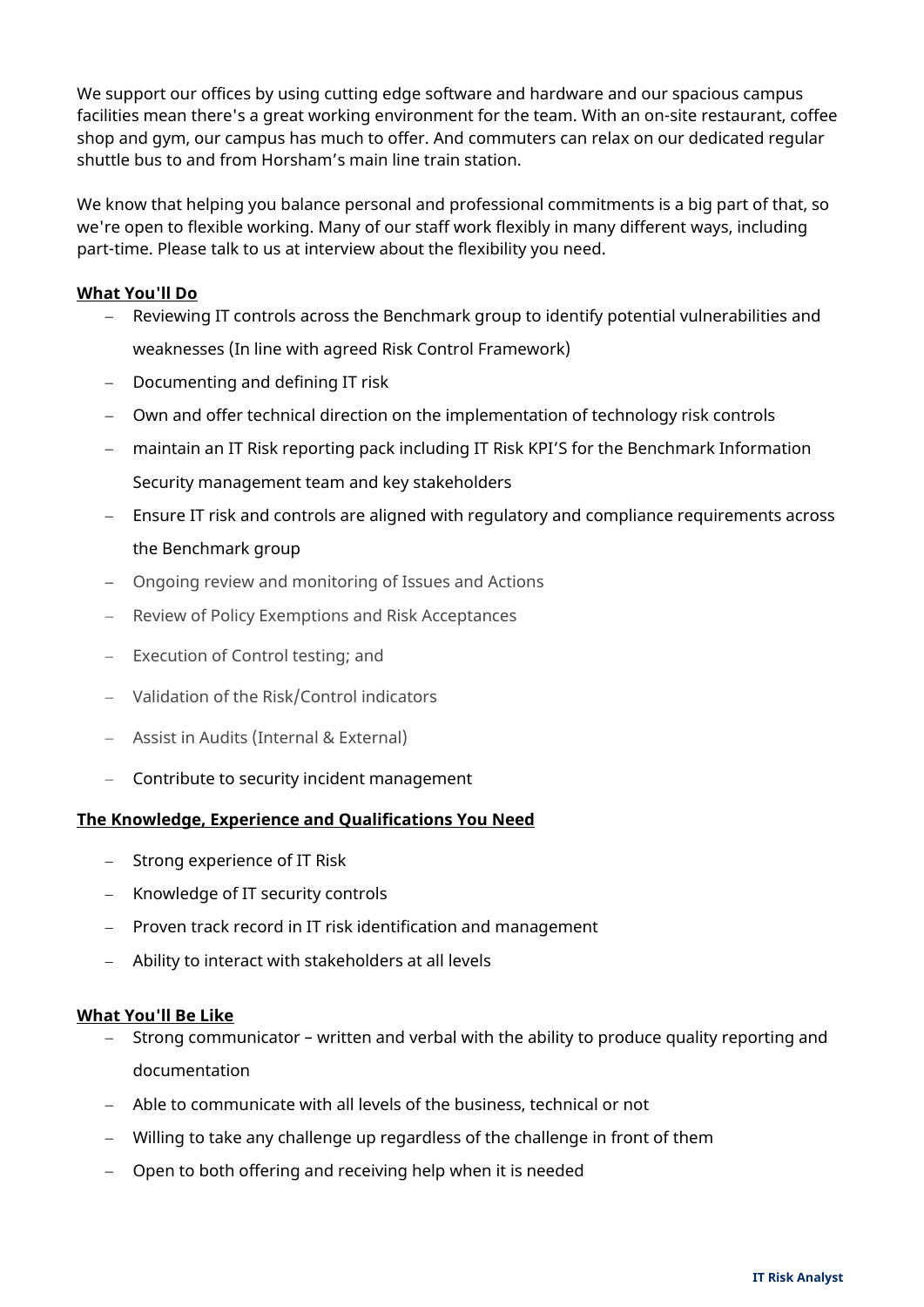## **We're Looking For The Best, Whoever They Are**

Benchmark Capital is an equal opportunities employer. You're welcome here whatever your socioeconomic background, race, sex, gender identity, sexual orientation, religious belief, age or disability.

**Important Information:** Issued by Benchmark Capital Limited, Broadlands Business Campus, Langhurstwood Road, Horsham, West Sussex, RH12 4QP. Registration in England No 09404621.